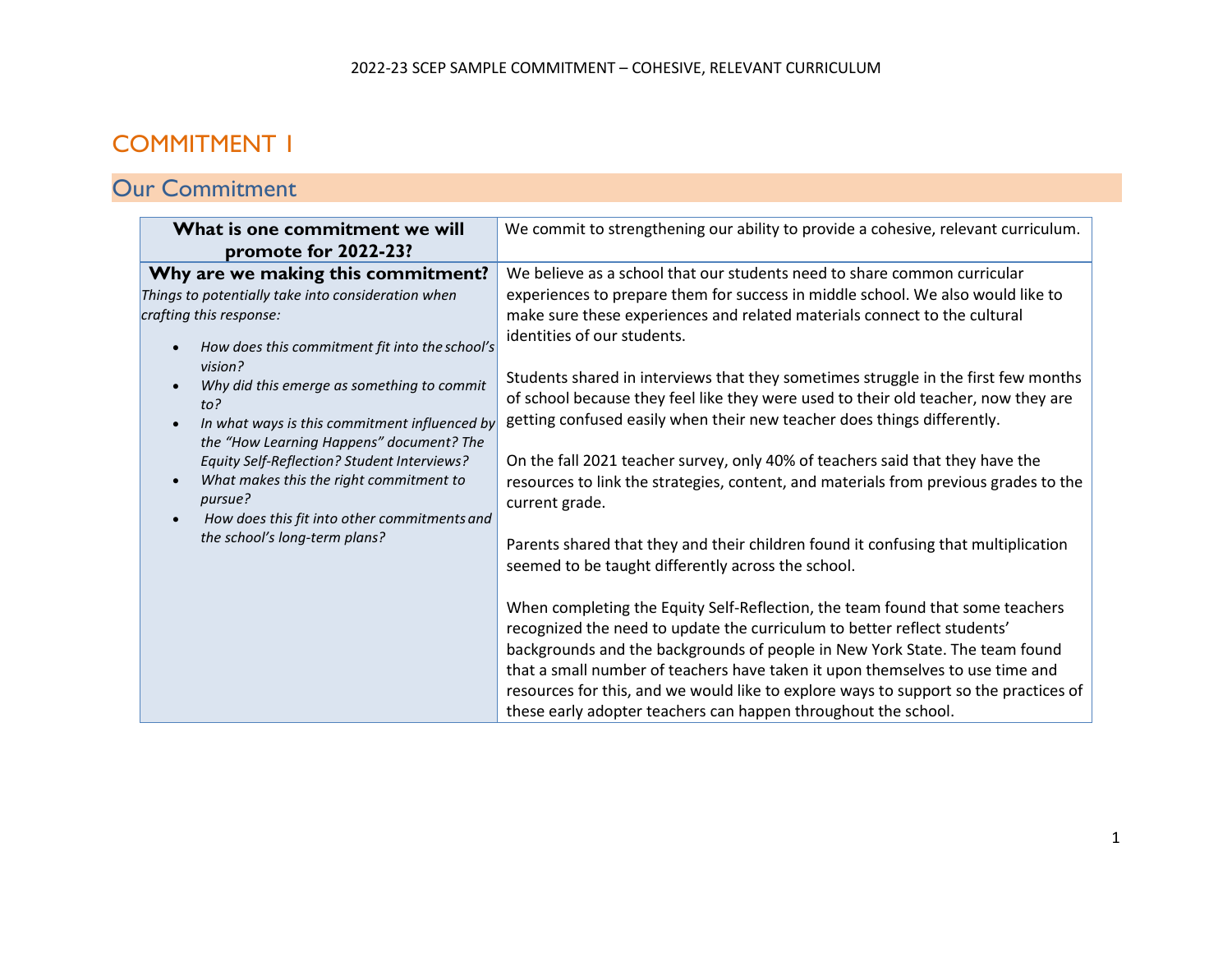# Key Strategies and Resources

| <b>STRATEGY</b>                                                     | <b>METHODS</b>                                                                                                                                                                                                           | <b>GAUGING SUCCESS</b>                                                                                                                                                                                                                                                                                                                                                                                                                                                                   | <b>RESOURCES</b>                                                                                                                                                                                    |
|---------------------------------------------------------------------|--------------------------------------------------------------------------------------------------------------------------------------------------------------------------------------------------------------------------|------------------------------------------------------------------------------------------------------------------------------------------------------------------------------------------------------------------------------------------------------------------------------------------------------------------------------------------------------------------------------------------------------------------------------------------------------------------------------------------|-----------------------------------------------------------------------------------------------------------------------------------------------------------------------------------------------------|
| What strategies<br>will we pursue as<br>part of this<br>commitment? | What does this strategy entail?                                                                                                                                                                                          | What specifically will we look<br>for during the year to know<br>that this strategy is having the<br>desired impact? (This could<br>include qualitative or<br>quantitative data.)                                                                                                                                                                                                                                                                                                        | What resources<br>(Schedule, Space, Money,<br>Processes, Individuals)<br>are necessary to support<br>these strategies?                                                                              |
| Looping                                                             | One 2 <sup>nd</sup> grade teacher, two 3 <sup>rd</sup> grade teachers,<br>and three 4 <sup>th</sup> grade teachers will loop with their<br>current students and teach the same students in<br>2022-23 in the next grade. | When talking with<br>students and parents,<br>they will report feeling<br>more comfortable at the<br>beginning of the school<br>year compared to<br>previous years.<br>While the benefits to looping<br>go far beyond this, we<br>anticipate that students in<br>looped classrooms may have<br>fewer attendance or behavior<br>issues, particularly at the<br>beginning of the year. Our<br>attendance team and Child<br>Study team will test this<br>hypothesis when analyzing<br>data. | Time and funding-these<br>teachers will be<br>provided after school<br>time with the<br>instructional coach to<br>familiarize themselves<br>with the curricular<br>standards of their new<br>grade. |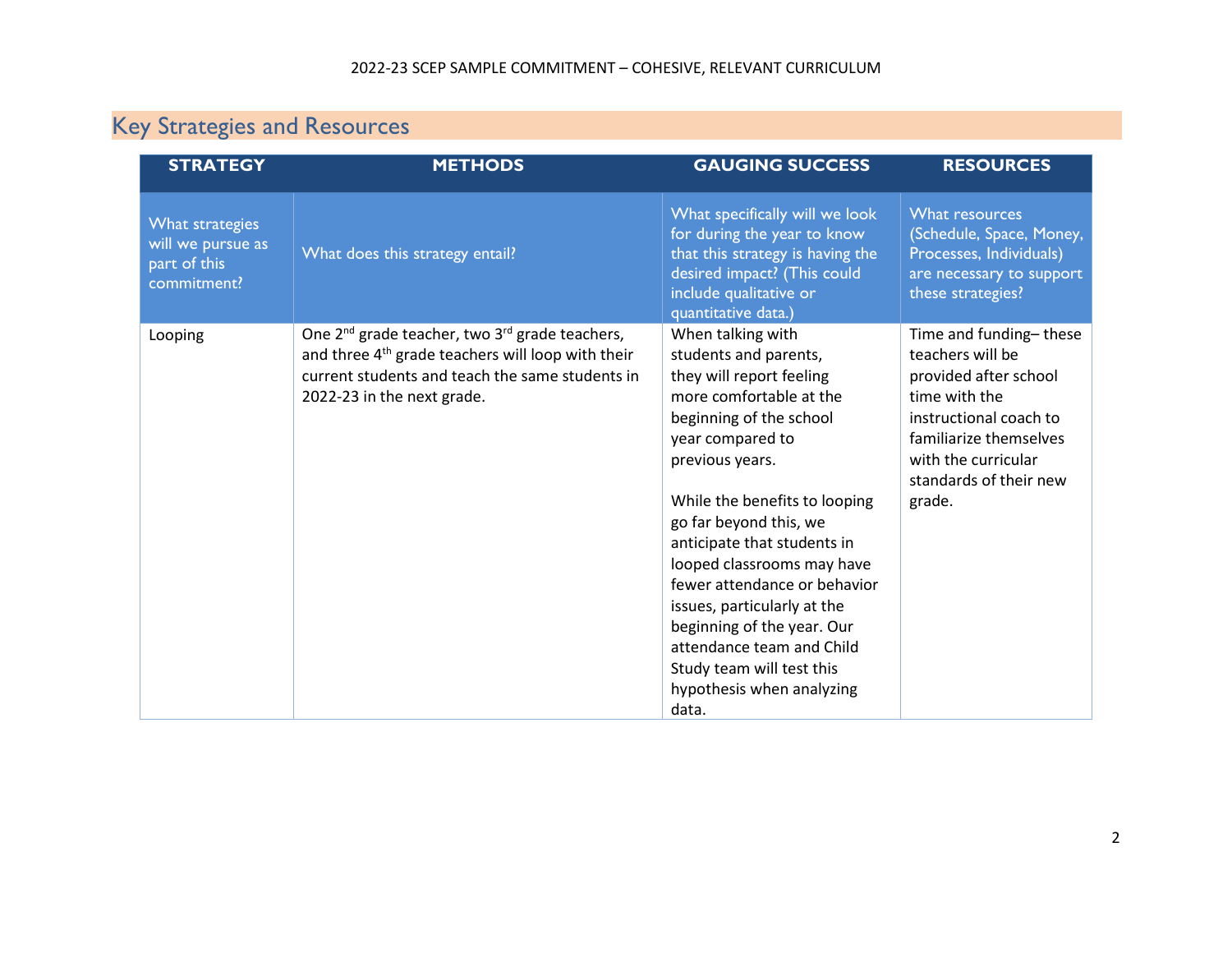| <b>Structured vertical</b><br>collaboration that<br>emphasizes sharing<br>strategies students<br>used in previous<br>grades | Creating Google Docs collaborative files for each<br>grade level with the following components:<br>1) a space for the grade-level teachers to enter<br>the curriculum to be covered in the upcoming<br>month<br>2) a space for the teachers in the grade level<br>below to enter strategies, resources, and<br>mnemonic devices that were used in the previous<br>grade. This will be completed monthly.                                | Teachers are connecting with<br>colleagues in the grades below<br>and above them regularly,<br>beginning in September, to<br>share strategies, resources, and<br>mnemonic devices students<br>have used previously.<br>Teachers are referencing these<br>strategies, resources, and<br>mnemonic devices regularly<br>during instruction. | Google Docs platform<br>Schedule-teachers<br>connect with colleagues<br>in the grades above and<br>below them                                                          |
|-----------------------------------------------------------------------------------------------------------------------------|-----------------------------------------------------------------------------------------------------------------------------------------------------------------------------------------------------------------------------------------------------------------------------------------------------------------------------------------------------------------------------------------------------------------------------------------|------------------------------------------------------------------------------------------------------------------------------------------------------------------------------------------------------------------------------------------------------------------------------------------------------------------------------------------|------------------------------------------------------------------------------------------------------------------------------------------------------------------------|
| Structured grade-<br>level collaboration<br>that emphasizes<br>common strategies<br>and appropriate<br>materials            | Teachers will align curriculum during weekly<br>grade-level meetings, with the assistance of the<br>instructional coach.<br>The instructional coach will provide specific<br>support directed toward the 3 <sup>rd</sup> , 4 <sup>th</sup> , and 5 <sup>th</sup> grade<br>staff ensuring that all teachers are using the same<br>strategies and vocabulary to teach multiplication                                                      | Common strategies are used<br>across classrooms, especially<br>when teaching multiplication                                                                                                                                                                                                                                              | Schedule - grade-level<br>meetings<br>Time - making sure the<br>instructional coach has<br>her time protected and<br>is not diverted toward<br>other responsibilities. |
| Principal<br>Monitoring                                                                                                     | During walkthroughs in the first half of the year,<br>the principal will look for ways in which teachers<br>refer to strategies taught in previous years. Data<br>will be shared with staff at faculty meetings.<br>During walkthroughs in the second half of the<br>year, the principal will look for ways that new<br>curricular materials are being used in the<br>classrooms. Data will be shared with staff at<br>faculty meetings | The principal is able to provide<br>helpful feedback related to<br>curriculum cohesion and the<br>incorporation of culturally<br>responsive materials.                                                                                                                                                                                   | Time $-$ making sure<br>the principal has her<br>time protected and is<br>not diverted toward<br>other responsibilities.                                               |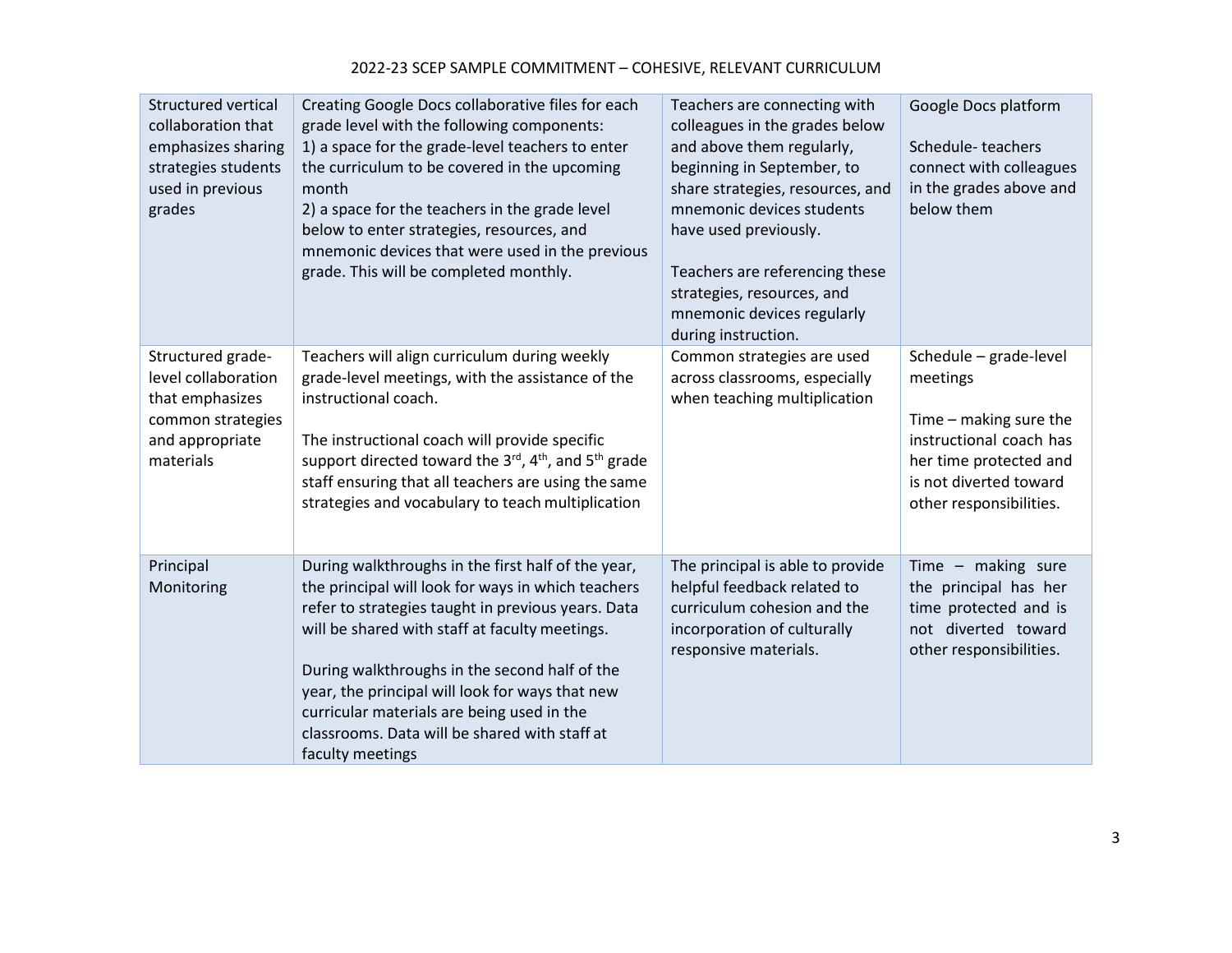#### 2022-23 SCEP SAMPLE COMMITMENT – COHESIVE, RELEVANT CURRICULUM

| Increase culturally<br>relevant curricular | During grade level meetings in September,<br>teachers will conduct a simple review of the books                                                                                                                                                                    | Teachers gain perspective early<br>in the school year on the books                                                              | Schedule - time in grade<br>level meetings                               |
|--------------------------------------------|--------------------------------------------------------------------------------------------------------------------------------------------------------------------------------------------------------------------------------------------------------------------|---------------------------------------------------------------------------------------------------------------------------------|--------------------------------------------------------------------------|
| materials                                  | they read as a way to consider how books are an<br>entry point for exposure to different experiences.<br>Grade level teams will have a dialogue about what<br>they discovered. Grade level teams will consider<br>how to best provide a similar experience for the | they read, and how, what, and<br>whom they read shapes their<br>perspectives and their<br>teaching.                             | Purchasing new books<br>for the school and<br>classroom libraries.       |
|                                            | students in their grade level.<br>https://www.edutopia.org/article/how-audit-<br>your-classroom-library-diversity                                                                                                                                                  | Students are given the<br>opportunity to participate in a<br>review of existing materials and<br>the selection of new materials | Purchasing curricular<br>materials to supplement<br>existing curriculum. |
|                                            | In October, a team will explore various culturally<br>responsive curriculum and library audits and<br>identify one to use for the school. Students will                                                                                                            | this fall.<br>Identification of materials to                                                                                    |                                                                          |
|                                            | be brought in to assist with the audit.                                                                                                                                                                                                                            | purchase by December.                                                                                                           |                                                                          |
|                                            | We will purchase materials in areas that the<br>audit has identified need strengthening                                                                                                                                                                            | Classroom teachers begin using<br>materials no later than the<br>week after winter break.                                       |                                                                          |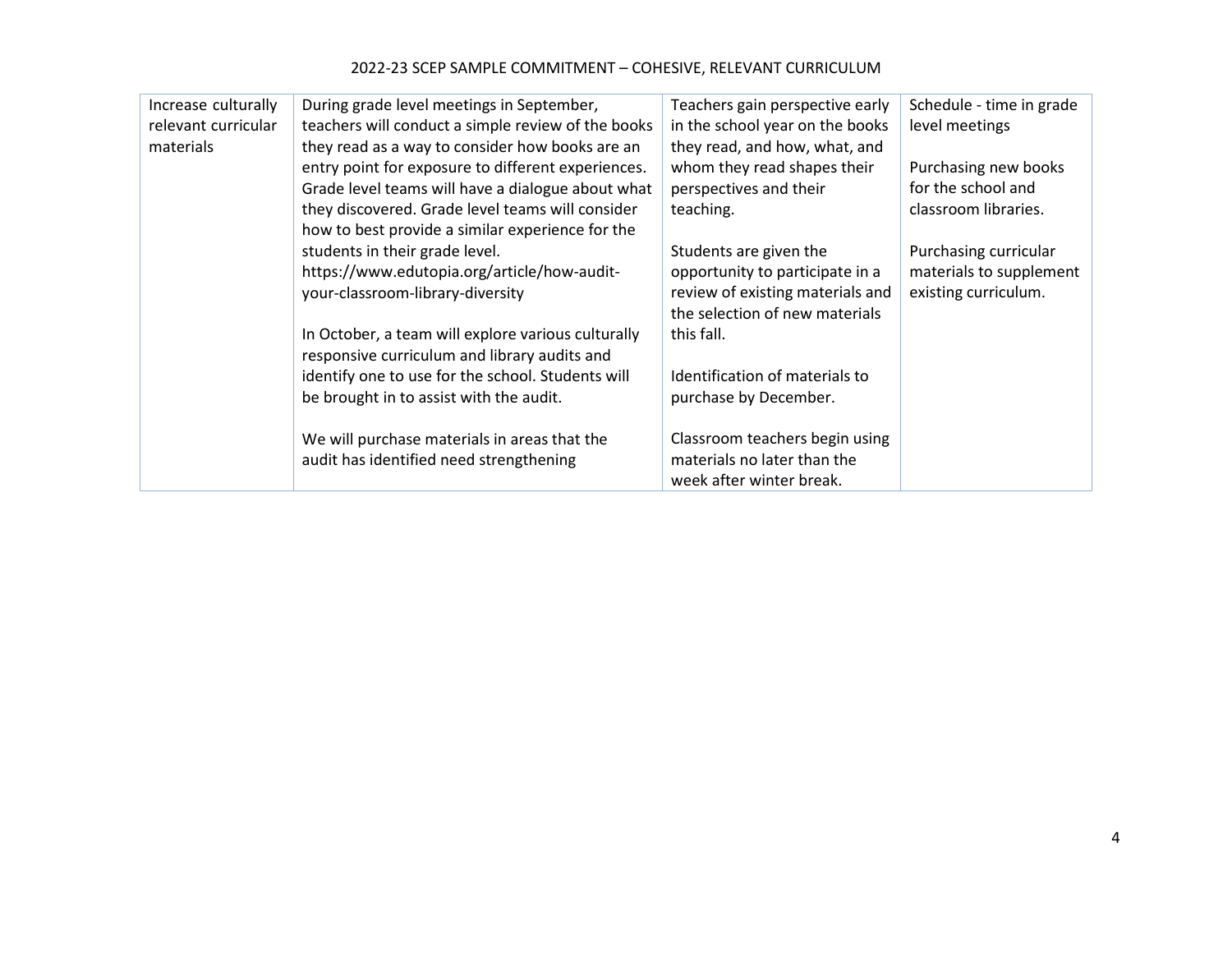#### 2022-23 SCEP SAMPLE COMMITMENT – COHESIVE, RELEVANT CURRICULUM

| Pilot the <b>PERTS Co-</b><br><b>Pilot Elevate</b><br>survey to learn<br>student<br>perceptions on<br>"Affirming Cultural<br>Identity" | A group of teachers will pilot the use of the PERTS<br>Co-Pilot Elevate Survey and ask their students<br>monthly to complete the survey. Included will be<br>three questions related to "Affirming Cultural<br>Identify"<br>Over the past month, I have felt proud of<br>who I am and my background in this class.<br>Over the past month, I've learned new<br>things about my culture and/or<br>community in this class.<br>Over the past month, I've had the chance<br>to learn about the culture of others in this<br>class.<br>The pilot group teachers will share results of the<br>survey with students and provide time for a<br>dialogue to share insights.<br>The pilot group will pursue the suggested Co-Pilot<br>Elevate strategies throughout the year, especially<br>when survey results are not showing growth. | The PERTS survey and<br>associated resources will<br>provide helpful feedback to<br>staff. Staff will see a positive<br>trajectory with each of the<br>questions related to "Affirming<br>Cultural Identity."<br>After several months, principal<br>and teachers piloting PERTS<br>survey will consider ways to<br>expand the survey beyond the<br>pilot group.<br>The second group of staff will<br>begin offering the survey in the<br>second half of the year. | Time and Process -<br><b>PERTS Survey</b><br>5-10 minutes of class<br>every month for<br>students to complete<br>the survey.<br>Time, process, and space<br>- Pilot teachers and<br>groups of students have<br>a 15-minute dialogue<br>about the results of the<br>survey |
|----------------------------------------------------------------------------------------------------------------------------------------|--------------------------------------------------------------------------------------------------------------------------------------------------------------------------------------------------------------------------------------------------------------------------------------------------------------------------------------------------------------------------------------------------------------------------------------------------------------------------------------------------------------------------------------------------------------------------------------------------------------------------------------------------------------------------------------------------------------------------------------------------------------------------------------------------------------------------------|-------------------------------------------------------------------------------------------------------------------------------------------------------------------------------------------------------------------------------------------------------------------------------------------------------------------------------------------------------------------------------------------------------------------------------------------------------------------|---------------------------------------------------------------------------------------------------------------------------------------------------------------------------------------------------------------------------------------------------------------------------|
|----------------------------------------------------------------------------------------------------------------------------------------|--------------------------------------------------------------------------------------------------------------------------------------------------------------------------------------------------------------------------------------------------------------------------------------------------------------------------------------------------------------------------------------------------------------------------------------------------------------------------------------------------------------------------------------------------------------------------------------------------------------------------------------------------------------------------------------------------------------------------------------------------------------------------------------------------------------------------------|-------------------------------------------------------------------------------------------------------------------------------------------------------------------------------------------------------------------------------------------------------------------------------------------------------------------------------------------------------------------------------------------------------------------------------------------------------------------|---------------------------------------------------------------------------------------------------------------------------------------------------------------------------------------------------------------------------------------------------------------------------|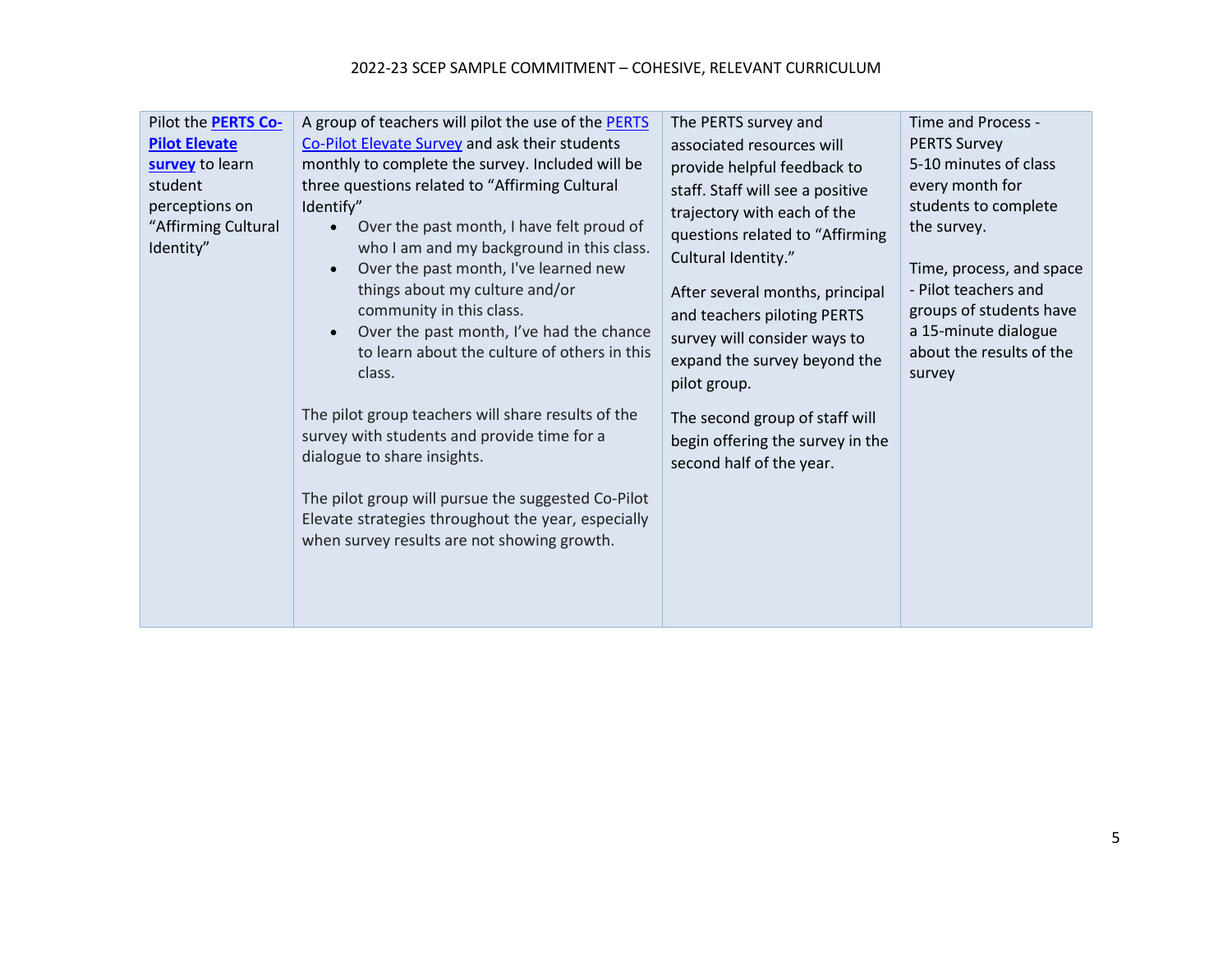### End-of-the-Year Desired Outcomes

School teams are invited to consider if the belief statements shared below connect to this commitment. Since each commitment is unique, school teams should decide how progress about this commitment might be noted. If the team's answer to a "we believe" prompt is no, that section should be left blank.

|                       | Survey Question(s) or Statement(s)                                                                                                                                                                                                                                                                                      | Desired response |
|-----------------------|-------------------------------------------------------------------------------------------------------------------------------------------------------------------------------------------------------------------------------------------------------------------------------------------------------------------------|------------------|
| <b>Student Survey</b> | I learn about the achievements of people who look like me (Previous Year 35%)<br>I see people of many races, cultures, religions, and genders represented in the<br>things we use at school (Previous Year 30%).<br>I feel like my teacher knows the real me (Previous Year 45%)                                        | 60% for all      |
| <b>Staff Survey</b>   | I have the resources to link the strategies, content, and materials from previous<br>grades to the current grade (Previous Year 40%)<br>I have opportunities to learn from a range of colleagues (Previous Year 48%)<br>The feedback I receive connects to the school's priorities (Previous Year 55%)                  | 60% for all      |
| <b>Family Survey</b>  | I feel comfortable supporting my child with math at home (Previous Year 68%)<br>The school values the backgrounds and identities of the school community<br>(Previous Year 56%)<br>The school's policies and programs reflect, respect, and value the diversity of the<br>families in the community (Previous Year 51%) | 70% for all      |

#### We believe these survey responses will give us good feedback about our progress with this commitment: